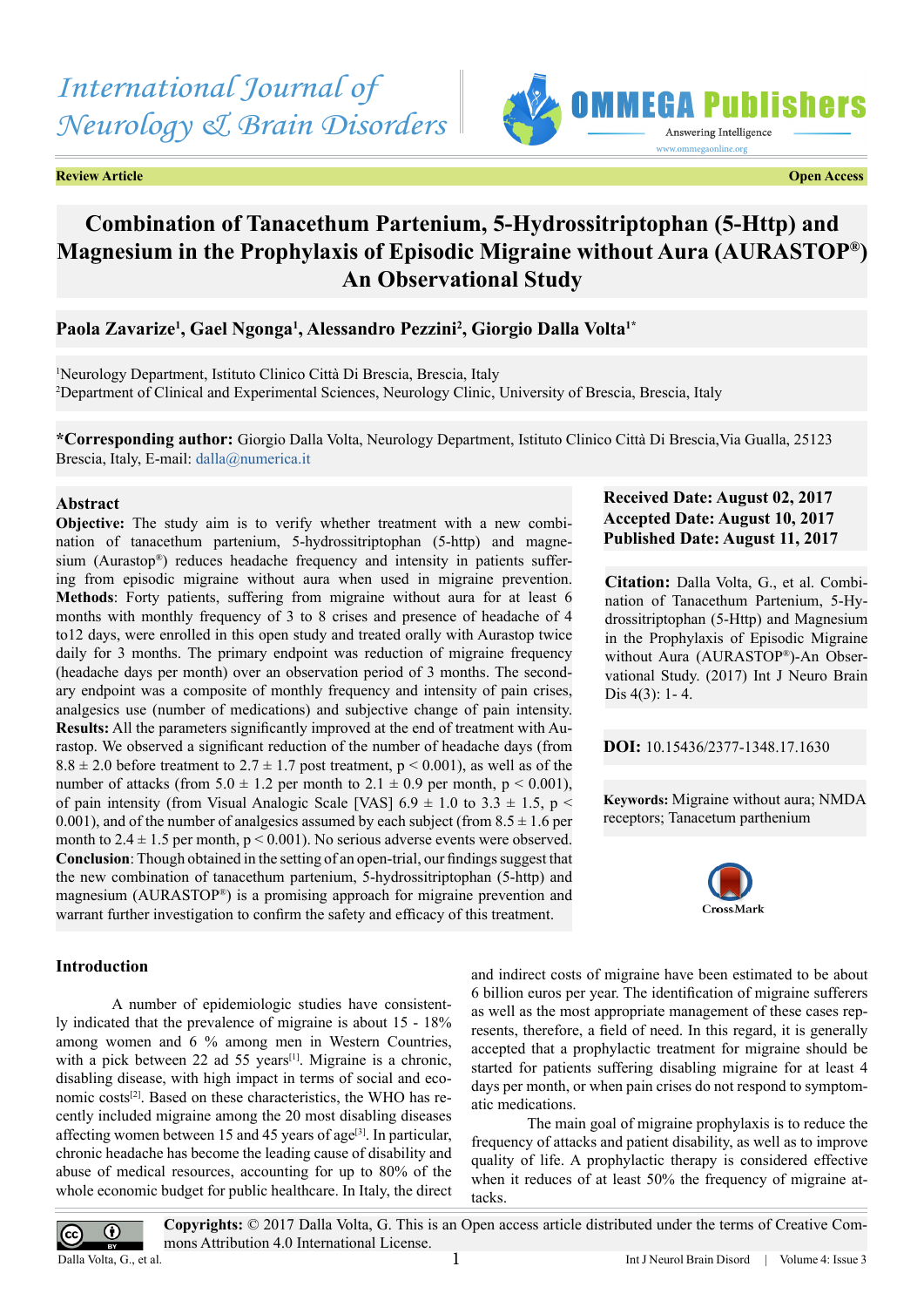Agents that have been considered for migraine prophylaxis according to several national and international guidelines include, among the others, beta-blockers, calcium antagonists, serotonin reuptake inhibitors, anti-depressants, anti-epileptics, phytotherapics[\[4\],](#page-3-3) and magnesium.

Although the mechanisms of action of these molecules in migraine prevention are poorly known, their effects on the vessel wall, on neurons, as well as on specific neurotransmitters involved in migraine biology have been hypothesized based on numerous pre-clinical observations.

The biological origin of migraine, in fact, is likely multifactorial. Clinical studies suggest abnormal cortical, cerebrovascular, and immune functions. However, it is now well-accepted that the pain, persistence and throbbing features of migraine are mediated by increased sensitivity (i.e. sensitization) and the ensuing activation of sensory neurons innervating intracranial meninges and their related large blood vessels. These are the first-order neurons in the migraine pain pathway. Given the increasing importance placed on central and peripheral sensitization in the pathogenesis of migraine, the mechanisms of activation of trigeminal sensory afferents take on a central role. Sensitization results from the local release of neuropeptides that cause vasodilatation (mediated by calcitonin gene-related peptide) and an increase in vascular permeability (mediated by substance P and neurokinin A) accompanied by mast cell activation. Mast cells, members of the innate immune system, participate in numerous physiological and pathophysiological conditions.

The emergence of a local inflammatory response in the meninges is widely viewed as a potential contributor to the activation and sensitization of meningeal nociceptors during migraine. Activation of resident immune cells such as mast cells, which are a prominent feature of the intracranial meninges, is likely to serve as a critical step in promoting enhanced excitability of meningeal nociceptors.

Activation and sensitization of primary afferent meningeal nociceptive neurons, the peripheral arm of the trigeminal-vascular system, appears to constitute one of the earliest events promoting the intracranial pain of migraine. These observations thus posit that meningeal mast cells, by virtue of their proximity both to meningeal blood vessels and nociceptive axons, may release a host of pro-inflammatory/algesic mediators responsible for the vasodilatatory phase of migraine associated with throbbing pain. These data suggest that controlling meningeal nociceptor excitability might be achieved by acting on mast cell activation.

A proposed mechanism of action involves parthenolide specifically binding to and inhibiting IκB kinase complex IKKβ. IKKβ plays an important role in proinflammatory cytokine-mediated signaling. Parthenolide may also interact with TRPA1 nucleophilic sites, suggesting that feverfew antimigraine effect derives from its ability to target TRPA1. TRPA1 partial agonism, together with desensitization and nociceptor defunctionalization, ultimately resulting in inhibition of CGRP release within the trigeminovascular system, may contribute to the antimigraine effect of parthenolide<sup>[5-7]</sup>.

Glutamate is another neuropeptide likely involved in migraine pathogenesis. Actually, as it exerts an excitatory effect on first and second order neurons and it is involved in the activation of the trigeminovascular system, it is implicated in both migraine attack and the activity of the "migraine generator" in

the brainstem. This makes it a key player in the activation and propagation of cortical spreading depression.

N-methyl-D-Aspartate (NMDA) is the post-synaptic glutamatergic receptor involved in central sensitization and cortical spreading depression, as demonstrated by its activation during migraine attacks<sup>[8]</sup>. NMDA receptors are activated by increased synaptic levels of glutamate, while they are inhibited by magnesium<sup>[\[9-11\]](#page-3-6)</sup>.

Glutamate levels are regulated by kynurenine<sup>[12]</sup> which metabolizes l-triptophan in kynurenic acid (KYNA) and quinolinic acid (QUINA). The NMDA receptor antagonist KYNA, in particular, inhibits glutamatergic pathway by blocking glutamate release and neurotransmission through its action on glycin Glu N1 binding site. It has been recently observed that in migraineurs the kynuretic pathway is shifted towards the conversion of KYNA in Antralinic Acid (ANA), as supported by the elevated plasma levels of ANA and the reduced concentration of KYNA and QUINA in these patients, with the consequent loss of inhibitory control on glutamate and its excitatory effects.

ANA has also a direct neurotoxic effect through the release of free radicals. Low plasma levels of KYNA may be considered a reliable marker of NMDA receptor activation. Cerebral levels of KYNA can be increased by the assumption of its precursor 5-HT[P\[13\].](#page-3-8)

Based on the mechanisms described above, the combination of 3 components, tanacetum parthenium, 5-HTP, and magnesium is expected to synergistically influence the biologic pathways involved in migraine pathogenesis, and, therefore, to have a therapeutic potential in migraine prevention.

# **Patients and Methods**

Patients with episodic migraine as defined by the International Headache Society<sup>[14]</sup> were consecutively recruited among those referring to the Headache Center of the Istituto Clinico Citta' di Brescia. Criteria for patients selection were: 1) age between 18 and 65 years; 2) diagnosis of migraine without aura, according to the International Headache Society; 3) migraine for at least 6 months with a monthly crisis frequency ranging from 3 to 8, 4) headache duration ranging from 4 to 12 days per month, and 5) no other migraine preventive therapies. Patients with psychiatric co-morbidity, suffering from other types of acute or chronic pain, or with concomitant kidney failure, neurological or oncological diseases or pregnancy were considered non-eligible for the study.

The primary endpoint of the study was modification of migraine frequency (headache days per month) over an observation period of 3 months. The secondary endpoint was a composite of monthly frequency and intensity of pain crises, analgesics use (number of medications) and subjective change of pain intensity.

Patients who qualified for the study did not receive any prophylactic treatment for the first month since their enrollment in the study, then they received an association of Tanacetum Parthenium 150 mg (1, 2 mg of Partenolide), 5-HTP 20 mg, Magnesium 185 mg (Dietary supplement Aurastop®, Aesculapius Farmaceutici) twice daily for 3 months.

At baseline evaluation all patients underwent a thorough neurological examination and were carefully instructed on how to keep record of migraine attacks in their headache diary on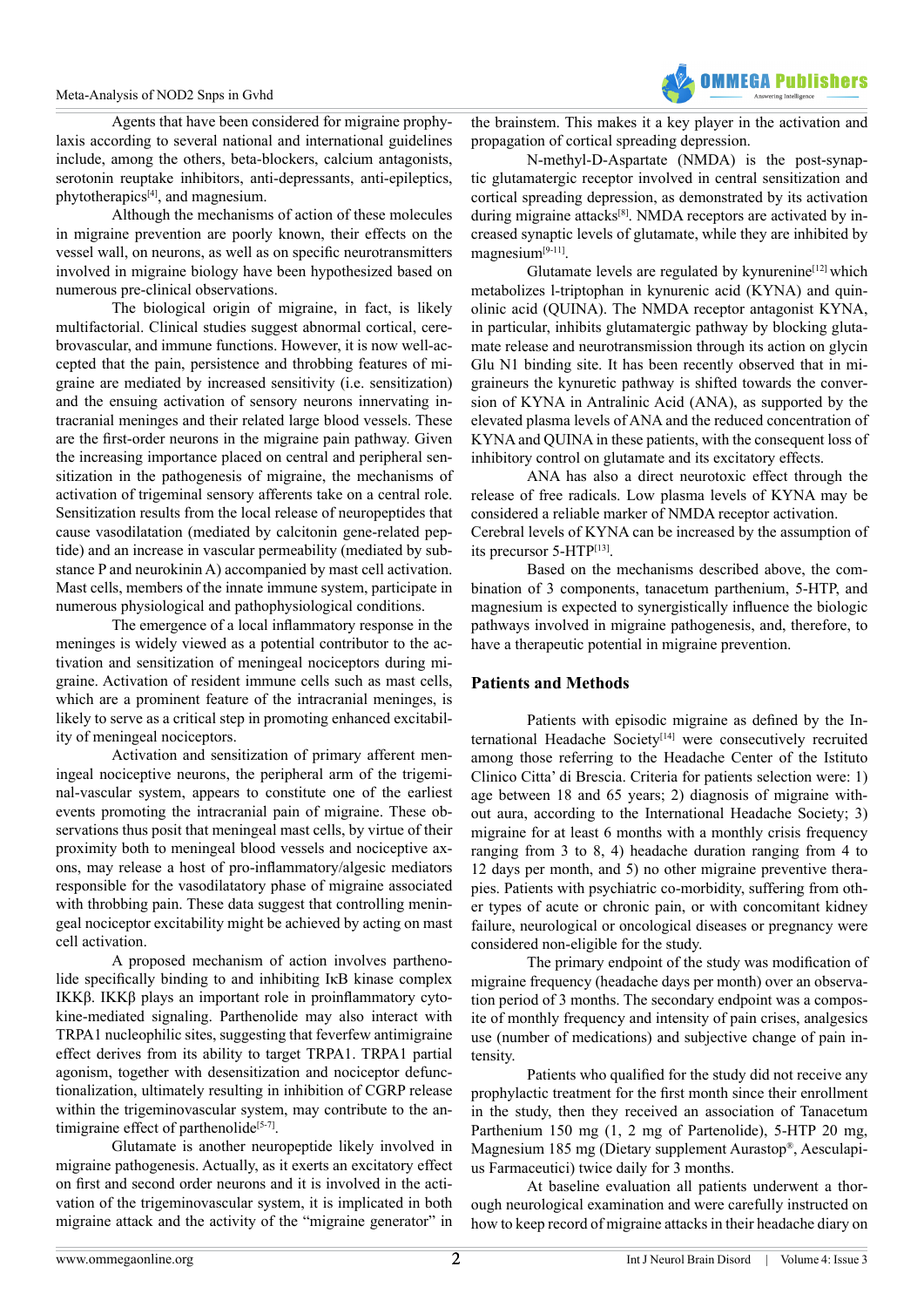a day-to-day basis. In particular, they were instructed to register: 1) attacks frequency, pain intensity (using the VAS scale, ranging from 1 to 10) and duration; 2) response to analgesics based on a self-rate scale ranging between 1 (minimum response) and 5 (maximum response) over the time period (1 month) with no preventive therapy and that (3 months) taking Aurastop. Safety was evaluated by treatment discontinuation rate and the occurrence of serious and otherwise adverse events.

# **Statistical Analysis**

Categorical variables are reported as counts and percentages. Dependent variables were compared by McNemar's χ2 analysis. Wilcoxon's signed rank test was used to compare migraine characteristics before and after treatment. Statistical analyses were performed using SPSS 21.0 (IBM SPSS Statistics 2013, Armonk, NY, USA).

# **Results**

Overall, 40 patients (15 males/and 25 females; mean age, 35, 6 years, range, 19 - 54) were enrolled in the study. One out of the 40 patients withdrew after 1 month of treatment because of non-improvement and one was lost to follow-up.

The results of the analysis are summarized in Table 1. We observed a significant reduction of the number of headache days (from  $8.8 \pm 2.0$  before treatment to  $2.7 \pm 1.7$  post treatment,  $p \le 0.001$ ), as well as of the number of attacks (from  $5.0 \pm 1.2$ ) per month to  $2.1 \pm 0.9$  per month,  $p \le 0.001$ ), of pain intensity (from VAS  $6.9 \pm 1.0$  to  $3.3 \pm 1.5$ ,  $p \le 0.001$ ), and of the number of analgesics assumed by each subject (from  $8.5 \pm 1.6$  per month to  $2.4 \pm 1.5$  per month,  $p \le 0.001$ ; Figure 1). None of the patients reported any treatment-related adverse events.

**Table 1**: Migraine characteristics before and after prophylactic treatment with Aurastop.

| <b>Migraine characteristics</b> | <b>Baseline</b> | Post-<br>treatment | p-value      |
|---------------------------------|-----------------|--------------------|--------------|
| Pain intensity (0 to 10)        | $6.9 \pm 1.0$   | $3.3 \pm 1.5$      | ${}_{0.001}$ |
| Number if attacks/month         | $5.0 \pm 1.2$   | $2.1 \pm 0.9$      | ${}_{0.001}$ |
| Number of days/month            | $8.8 \pm 2.0$   | $2.7 \pm 1.7$      | ${}< 0.001$  |
| <b>Number of analgesics</b>     | $8.5 \pm 1.6$   | $2.4 \pm 1.5$      | ${}< 0.001$  |
| Analgesics (yes/no)             | 41(100.0)       | 35(89.7)           | 0.125        |



**Figure 1**: Comparison of individual migraine characteristics according to treatment-phase.

Another notable finding derived from the analysis of the headache diaries, was that the results at the 3-month time point reported above were already detectable after one month of prophylactic therapy with Aurastop.

# **Discussion**

The results of the present study highlight the efficacy and the safe profile of the combination of Tanacetum Parthenium, 5-HTP and magnesium in migraine prophylaxis. Both, the frequency and the duration of migraine attacks as well as the intensity of pain improved significantly in most of the patients treated. These findings, in addition to the more favorable response to analgesics and the need of a reduced number of these medications in patients receiving Aurastop lead to the speculation that the 3 molecules in combination might act synergistically on different pathways involved in migraine biology: neurogenic inflammation, neural transmission, and central sensitization. The well-known phenomenon of Cortical Spreading Depression (CSD), involved in the pathogenesis of both migraine without aura and migraine with aura, has been consistently related to the status of inter-critical cortical brain hyperexcitability of migraineurs. This emphasizes the physiologic role of magnesium in the regulation of such a neuronal excitability. Among the many actions, intracellular magnesium acts as a physiologic calcium-antagonist, thus reducing the toxic effects of calcium, whereas suboptimal concentrations of magnesium favor free radical accumulation within the cell, which, in turn, may trigger a migraine attack. Furthermore, magnesium inhibits NMDA receptors, which are involved in the glutamate-dependent excitatory pathways at the basis of the neurogenic inflammation. Moreover, brain concentration of kynurenic acid (Kyna), a tryptophan derivative which further acts as an endogenous NMDA receptor antagonist, increases with increasing serum levels of its precursor 5HTP. Giving 5HTP as a drug may, therefore, increase Kyna levels and influence Kyna pathways, leading to the inhibition of peripheral NMDA receptors and the consequent activation of the trigeminovascular system, as well as of CSD.

Finally, TRPA1 and NMDA receptors with glutamate and calcitonin-gene-related peptide (CGRP) play a key role in neurogenic inflammation, which leads to the sensitization of trigeminal nucleus caudalis in the lower brainstem and upper cervical cord and, consequently, of all structures involved in the central transmission of nociceptive information.

Molecules proved to be migraine generators act as TRP receptors activators. These, in turn, generate neurogenic inflammation leading to painful attacks through the release of CGRP from perivascular nerve terminals. Such a cascade might be interrupted by partenolide, a TRP receptors inhibitor. Partenolide is, moreover, a powerful inhibitor of nitric oxide synthase and, consequently, of nitric oxide (NO) production. All the findings observed in the present study can, therefore, be interpreted as clinical manifestation of the interference with the phenomenon of central sensitization, as well as with the central transmission of nociceptive information at synaptic level, TRPA1 channels, and NMDA receptors determined by Aurastop.